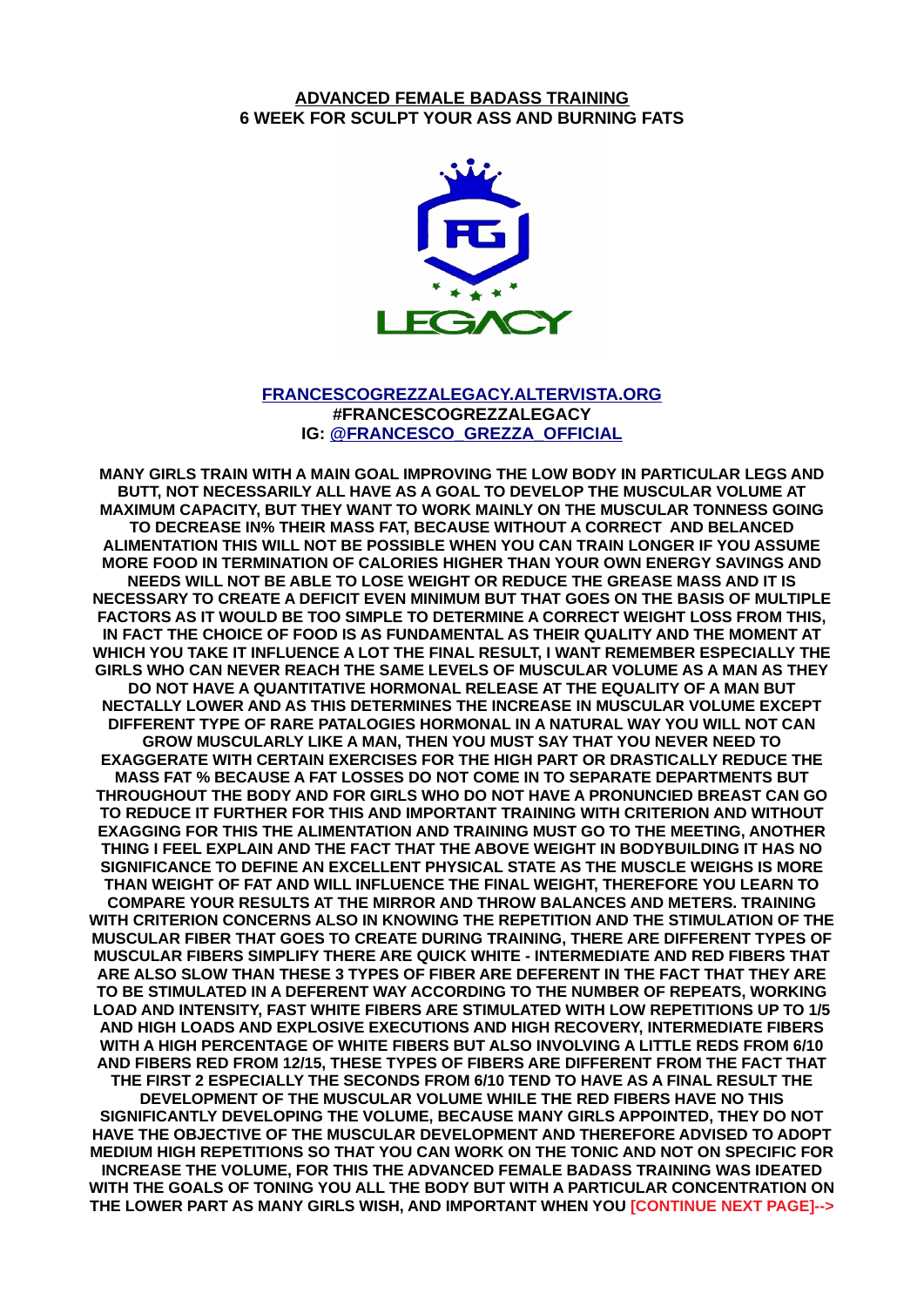**AND IMPORTANT WHEN YOU BUILD A FEMALE TRAINING PROGRAM ALWAYS REMEMBER THAT ALL EXERCISES FOR THE LOWER PART MUST BE AT THE END OF THE TRAINING ACCOMPANIED BY EXERCISES FOR THE UPPER PART FOR THE PURPOSE OF NOT GOING TO CREATE STAGNATIONS THAT MAY ENCOURAGE THE COMING OF THE MOST FEARED CELLULITE! THE ADVANCED FEMALE BADASS TRAINING IS PERFORMED IN 4 WEEKLY SPLIT ON MONDAY - TUESDAY - THURSDAY AND FRIDAY WHERE THEY ARE EXERCISES ON THE MULTI-ARTICULAR EXERCISES THAT INVOLVE THE WHOLE BODY BUT MORE CONCENTRATED ON THE TONING OF LOWER ARTS OTHERWISE THIS WORKOUT DOES NOT TAKE THE NAME OF BADASS FOR NOTHING! IN THE DAYS OFF A SESSION OF CARDIO HIIT (ALTERNATIVELY GOES ALSO A SIMPLE CARDIO SESSION THAT CAN BE 20/30 MINUTES OF RUNNING ON ROAD OR TAPIS OR ELLIPTICAL) FOLLOWED BY AN ABDOMINAL CIRCUIT THAT WILL HAVE AS A GOAL BURNING NUMEROUS CALORIES WHICH COMBINED WITH AN APPROPRIATE ALIMENTATION WILL ENABLE YOU TO REDUCE MASS FAT IN %, IT IS APPROPRIATE TO FOLLOW THE CARDIO PROGRAM BEFORE MAKING BREAKFAST FOR THOSE WHO TEND TO HAVE DECREMENT OF SUGARS, IT IS RECOMMENDED TO MAKE A SMALL MEAL THAT WILL BE FOLLOWED AFTER FROM THE BREAKFAST, FOR THOSE WHO WANT TO CONCENTRATE THE WORK ON THE LOSS OF FAT AND ALWAYS RECOMMENDED TO INCREASE LIPID OXIDATION WAIT AT LEAST 30/40 MINUTES BEFORE MAKING THE POST TRAINING WHICH CAN ALSO BE FOLLOWED DIRECTLY FROM THE LUNCH OR FROM THE DINNER IF YOU TRAIN IN TIMETABLES CLOSED TO THESE MEALS, WHILE AFTER A LONG TIMES WITHOUT EAT NOTHING AS THE NIGHT IT'S IMPORTANT MAKE THE MEAL IMMEDIATELY AFTER THE TRAINING TO TRY TO AVOID A POSSIBLE CATABOLISM ESPECIALLY IF THEY FOLLOW DRASTIC DIET WITH HIGH DEFICIT. SUPPLIES RECOMMENDED FIRST TO DO CARDIO IS A CLASSIC BCAA 2: 1: 1 (1 GR EVERY 10 KG OF WEIGHT) REMEMBERING THAT FOR THE AMINO ACIDS HOW ALSO FOR THE PROTEINS YOU MUST CALCULATE THE DOSAGE ON THE BASIS OF THE LEAN MASS AND NOT IN THE TOTAL WEIGHT AND TO CALCULATE THEIR COMPOSITION IN AN ACCURATE MANNER YOU MUST PERFORM A BIO-IMPEDENTIOMETRY, THERE MAY BE OTHER SUPPLEMENTS THAT CAN HELP YOU WITH RECOVERY AS THE ZINC AND MAGNESIUM BUT IT IS RECOMMENDED TO FOLLOW A CORRECT ALIMENTATION THAT GOES NOT TO CREATE A DEFICIT, BUT AT A HIGH LEVEL OF SPORTS THEY ARE OFTEN RECOMMENDED, AS IT IS ALWAYS RECOMMENDED TO CONTACT YOUR DOCTOR TO EVALUATE EFFECTIVE DEFICIT AND DO NOT MAKE YOURSELF AS YOU TAKE SUPPLEMENTS WITHOUT CRITERION AND A REAL NEED AND WITHOUT KNOWING IF YOU ACTUALLY HAVE A SPECIFIC DEFICIT THIS CAN LEAD TO SERIOUS DAMAGES FOR YOUR HEALTH.** 

**I ALSO REMEMBER THAT AS ALL THE PROPOSED TRAINING PROTOCOL THEY ARE MADE FOR A SPECIFIC RESULT AS IN THIS CASE IT'S A BASIC PROGRAM FOR THE TONE AND FAT LOSS HOW CAN YOU DO A CIRCUIT TRAINING, FUNCTIONAL, TOTAL BODY WHO MAY HAVE THE SAME KINDS OF BENEFITS. FOR THIS YOU CAN PERSONALIZE THIS PROGRAM ACCORDING TO YOUR SPECIFIC GOAL OR PREFERENCE OR REQUEST A CUSTOMIZED PROGRAM IT ACCORDING TO YOUR NEEDS.**

**BUT NOW STOP TALKING AND KICKS THE ASS,** 

 **SEE HOW THE WORKOUT IS STRUCTURED!**

**[CONTINUE NEXT PAGE]-→**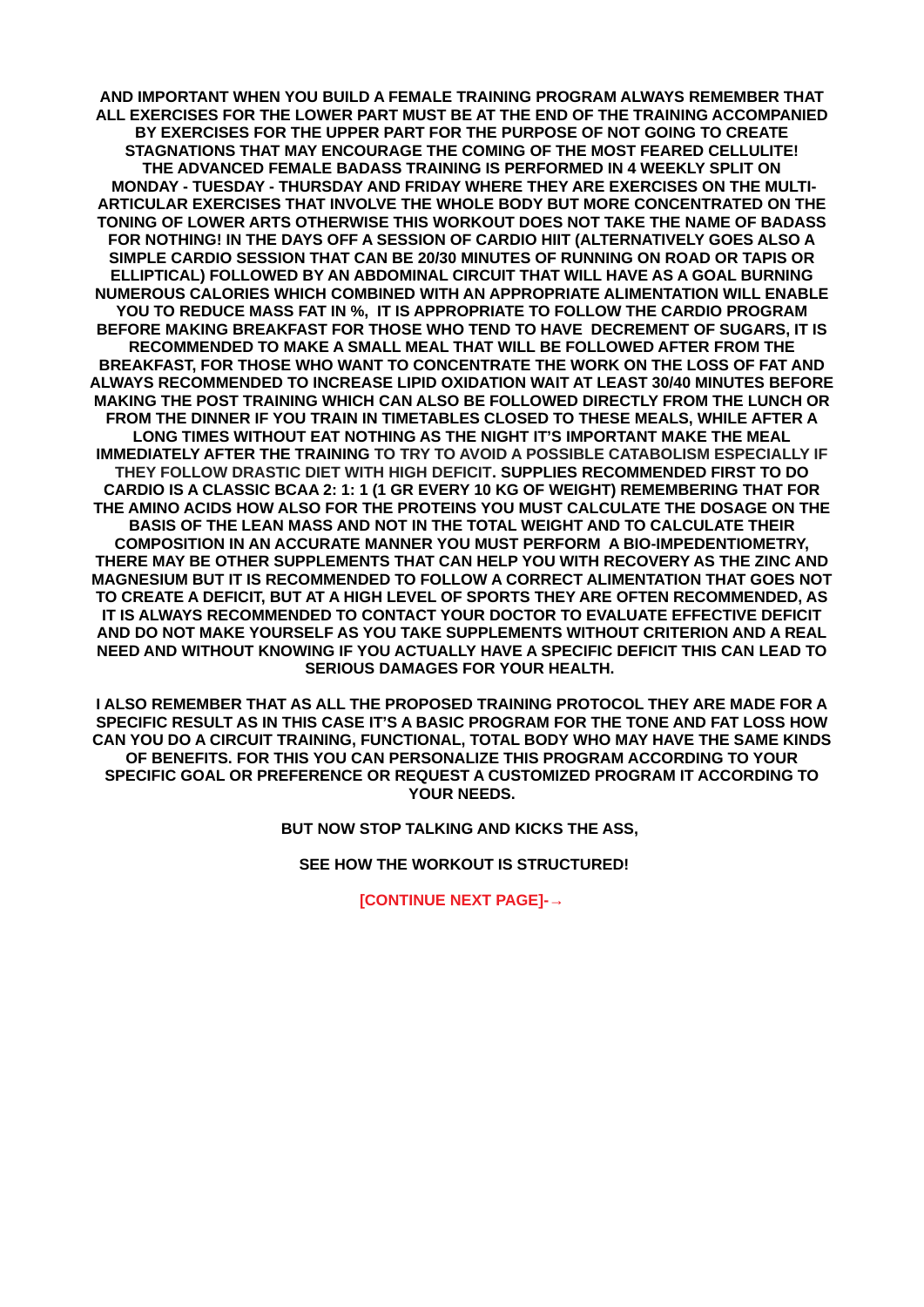# **BEFORE TRAINING: WARM-UP 5' TAPIS/CYCLETTE + EXERCISES FREE-BODY**

### **AFTER TRAINING: 5' WALK TAPIS/CYCLETTE + STRETCHING**

#### **DAY 1**

**SQUAT BARBELL 5X12/15 REC 1' LUNGE BARBELL 4X12/15 REC 1' LATERAL LEG RAISE SS KICK BACK (LOW CABLE OR ANKLE WITH WEIGHT IN 2 TIMES) 3X12/15 REC 1'**

**CALF WITH DUMBBELL (SINGLE) 4X12 REC. 30"**

**SHOULDER PRESS 4X12 REC. 1' LATERAL RAISE 3X12 REC. 1'**

#### **DAY 2**

**LATERAL SUMO SQUAT WITH DUMBBELL 4X12/15 REC 1' SWING KETTLEBELL OR DUMBBELL OR LOW CABLE WITH ROPE 4X12/15 REC 30" SINGLE LEG PRESS 3X12/15 REC 1'**

**LAT MACHINE PRONE 4X12 REC 1' ROW DUMBBELL 3X12 REC 30"**

**DAY 3**

**REVERSE HYPEREXTENSION 4X12/15 REC 30" ROMANIAN DEADLIFT DUMBBELL 4X12/15 REC 1' LEG CURL PRONE 3X12/15 REC 1' ABDUTOR/ADDUCTOR (SS) 3X12/15 REC 1'**

**BENCH PRESS DUMBBELL 4X12 REC 1' CHEST PRESS 3X12 REC 1'**

#### **DAY 4**

**HACK SQUAT 3X12/15 REC 1' BULGARIAN LUNGE DUMBBELL 3X12/15 REC 1' STEP UP ON BOX OR BENCH ALTERNATE WITH DUMBBELL 3X12/15 REC 1' GOOD MORNING BARBELL 3X15 REC 1'**

**PUSH DOWN WITH BAR HIGH CABLE 4X12 REC 1' KICK BACK DUMBBELL 3X12 REC 1'**

**CURL DUMBBELL ALTERNATE 4X12 REC. 1' CURL HUMMER LOW CABLE WITH ROPE 3X12 REC. 1'**